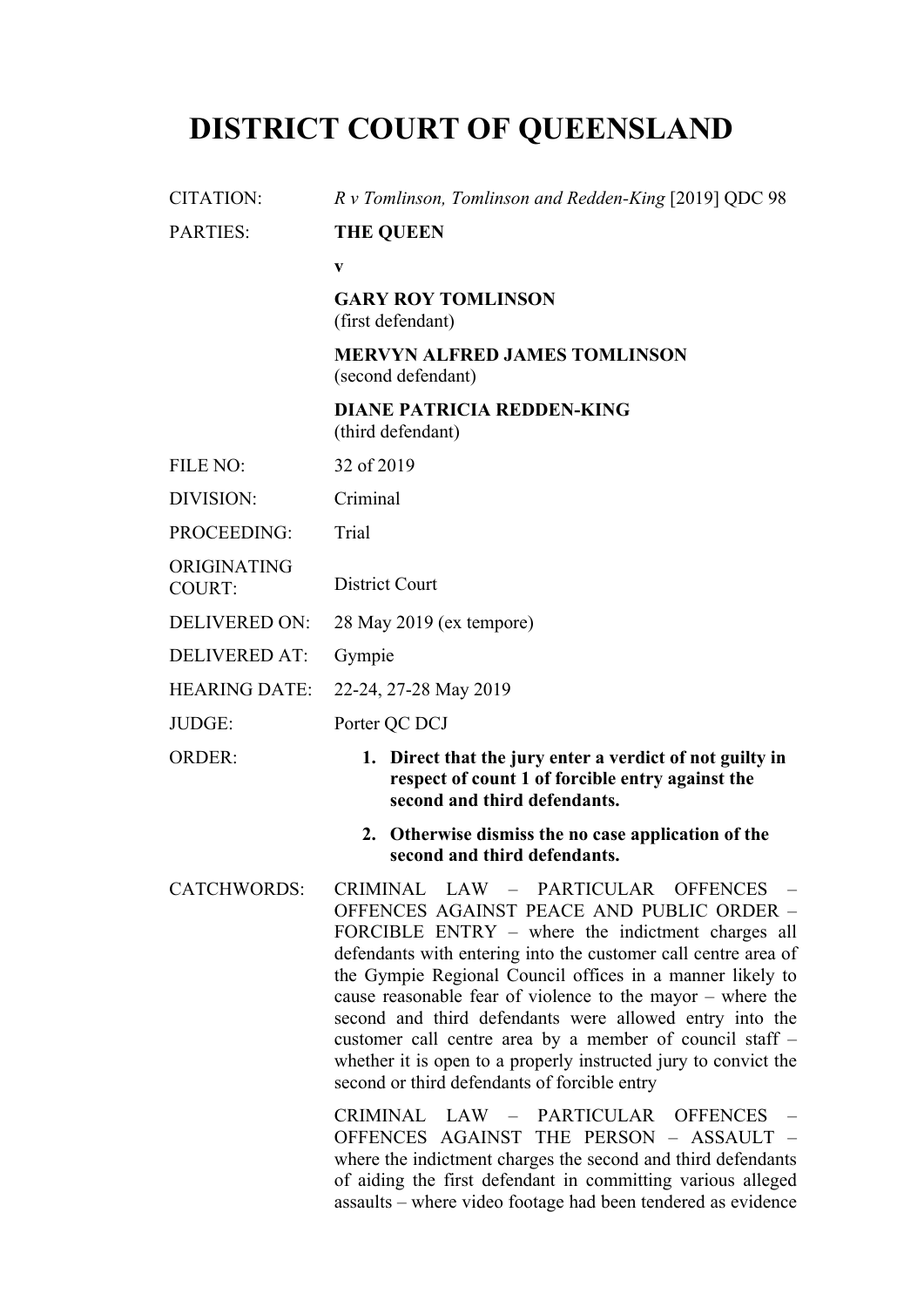– whether it is open to a properly instructed jury to convict the second or third defendants of the assault charges

*Criminal Code Act* 1899 (Qld), s 70

*Prideaux v Director of Public Prosecutions (Vic)* (1987) 163 CLR 483 *R v Goldsworthy [2016] QSC 220 Shaw v Coco* [1994] 1 Qd R 469 O'Regan R. S., 'Forcible entry, legal history and the Griffith code' (1982) 15(2) *University of Queensland Law Journal* 239 COUNSEL: R Reid for the Crown A McAvoy SC for the first defendant AM Preston for the second defendant D Yarrow for the third defendant SOLICITORS: Office of the Director of Public Prosecutions for the Crown Just Us Lawyers for the first, second and third defendants

[1] I have before me two applications for a directed verdict of not guilty in respect of certain charges in the indictment against the second and third defendants on the basis that there is no case to be answered on the evidence of the prosecution, which has now closed.

# **Background**

- [2] The indictment being tried alleges eight offences, one count of forcible entry, three counts of common assault, two counts of assault occasioning bodily harm and one count of serious assault. The offences charged in the indictment arise out of events which occurred at the offices of the Gympie Regional Council on 31 May 2016. On that day, the three defendants went to the Gympie Regional Council offices at 242 Mary Street. CCTV footage shows that on arrival they asked for the mayor and said they had documents to give him. There was no evidence as to the contents of those documents although there was some indication they may have been marked "eviction notice".
- [3] CCTV footage shows that, soon after arrival, the first defendant climbed into the area behind the reception desk. The other two defendants remained where they were. The first defendant is shown telling the reception officer, in effect, he was evicting the council, and she should leave if she does not want to get hurt. The other defendants are not shown saying anything about that. Thereafter, the first defendant, Gary Tomlinson, also called Wit-Boooka, moved into the customer call centre area adjacent to the reception desk area. There is evidence he said words to the effect that the people in there were to get out, and they were evicted. His demeanour was generally described as forceful.
- [4] The evidence shows the second and third defendants remained in the foyer area until the third defendant was invited to come into the customer call centre area through a secure door which was opened and held open by a council employee. The evidence of that employee, Ms Kennedy, was that she asked the third defendant to come in to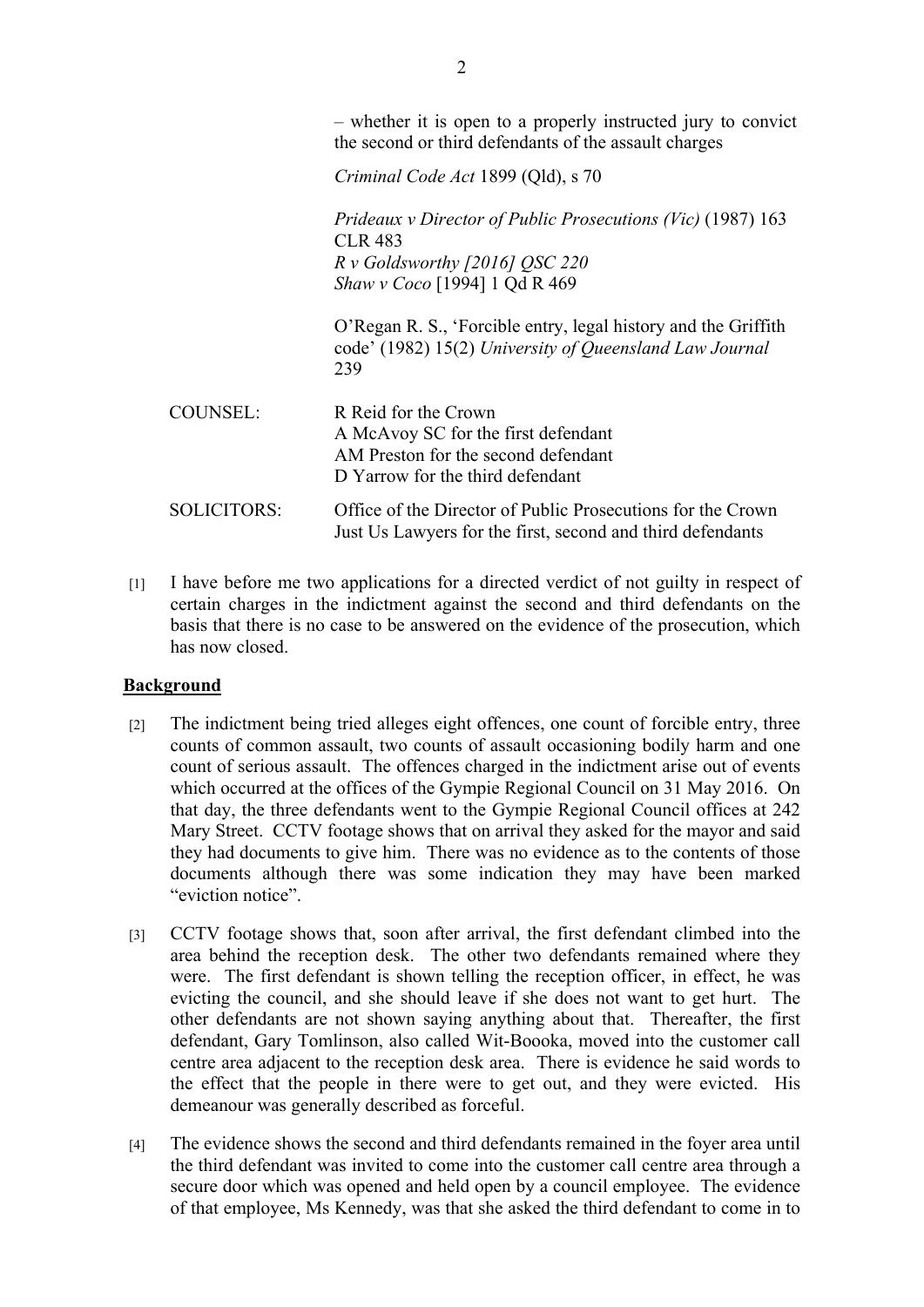try to calm the first defendant down. The evidence shows the third defendant accepted that invitation and entered by that secure door into the customer call centre area. The second defendant followed the third defendant into that area. Ms Kennedy said she noticed second defendant do so, but did not ask him to leave. This entry into the customer call centre area is what is particularised as being an offence against section 70 of the *Criminal Code Act* 1899 (Qld) by each of the defendants as principal offenders. That is count 1 on the indictment.

- [5] The events in the call area after the defendants entered are broadly uncontentious, but are very contentious as to detail. Bearing in mind this is a no case submission, I will generally refer to the evidence as most beneficial to the Crown, but it is important to note that this summary provides only a background to the resolution of the applications.
- [6] The Crown alleges that the first defendant assaulted two council officers, Mr Scordalides and Ms White, in circumstances where they placed themselves in his way to stop his entry into that area, or perhaps to stop his continued movement around that area. This gives rise to counts 2 and 3 on the indictment. It appears soon after, Bernard Smith, the CEO of the council, and Michael Curran, the mayor, arrived in that area. Soon after their arrival, the CEO and the mayor, and Dimitri Scordalides found themselves in front of the first defendant. The Crown alleges that at about that time the first defendant pushed Mr Smith. Mr Smith gave evidence to that effect. That comprised count 4 on the indictment.
- [7] The second and third defendant are not charged with counts 2, 3, and 4, either as principal offenders or as aiding the first defendant. There is evidence that at that time at least Mr Curran was asking the first defendant to leave. I do not recall any evidence that such a request was directed specifically to the second or third defendants at this point. The evidence also supports the view that while in the formation of the first defendant confronting Mr Curran, Mr Smith, and Mr Scordalides, Mr Curran struck the first defendant on the bridge of the nose. Mr Curran gave evidence he did so to aid Mr Scordalides, who Mr Curran said had been pushed by the first defendant.
- [8] Up to this point, the only evidence of the involvement by the second and third defendants in events in the customer call centre is that they were standing and watching. Some witnesses said they were not really doing anything. There were numerous council witnesses who gave similar evidence to that effect. Thereafter, there is evidence that the first defendant and the mayor became engaged in a scuffle, in which the Crown alleged Mr Curran was pushed in the throat, grabbed by the groin, and had his arm painfully bent around a door by the first defendant. These comprise offences 5, 6, and 7 in the indictment. Mr Curran, at least, gave evidence of each such offence, and other corroborating evidence exists for various aspects of those three assaults.
- [9] It is to be noted the Crown alleges, in respect of counts 5, 6, and 7, that the second and third defences are liable for aiding or seeking to aid the first defendant in committing those offences, and are party to those offences under section 7(1)(b) or (c) of the Code. The evidence, at its highest, for the Crown, in that regard, differs considerably between the second and third defendant. As to the second defendant, there is CCTV footage that he was involved in the melee in which Mr Curran and other witnesses said those three offences occurred. As for the third defendant, the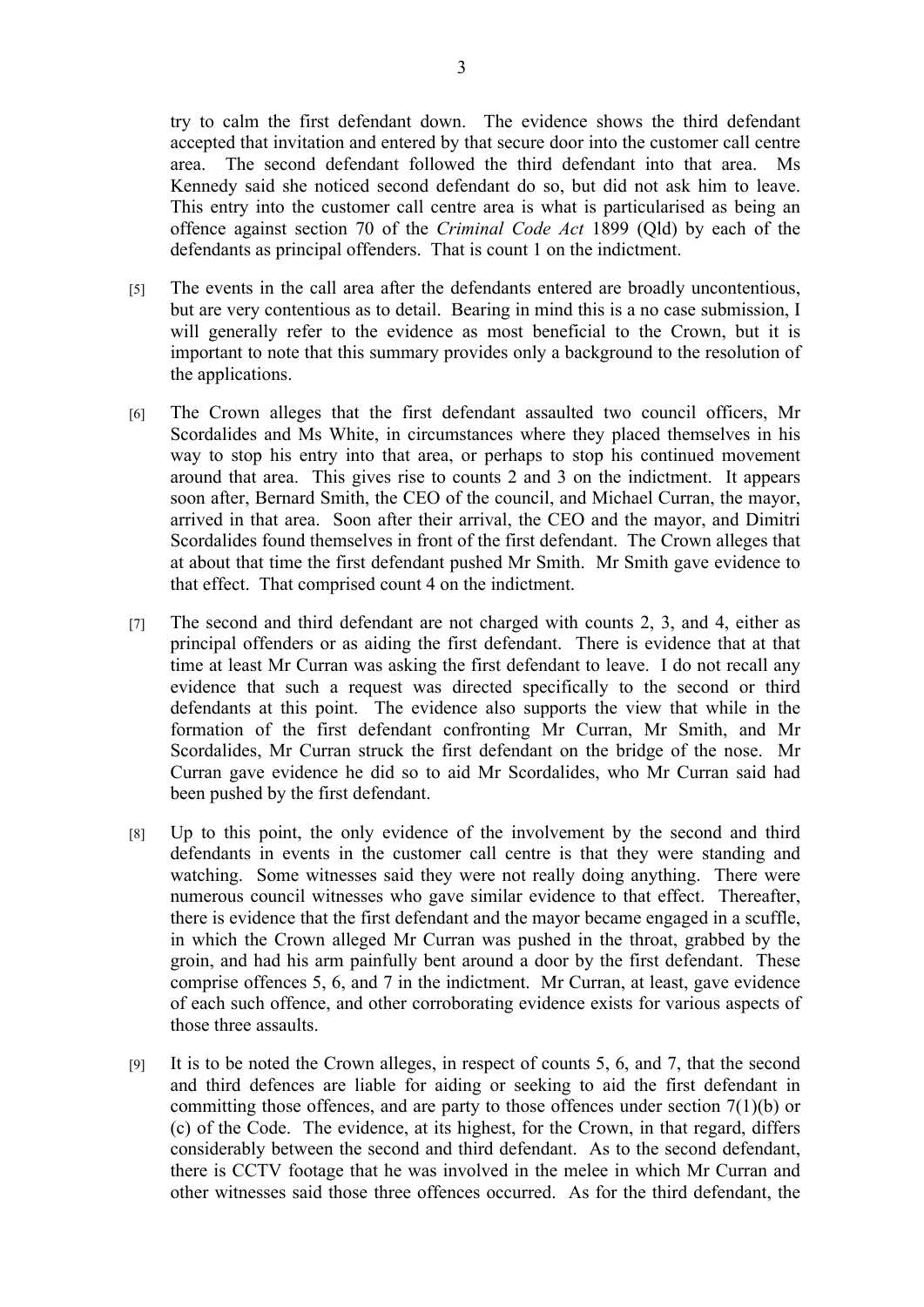evidence at its highest is that she recorded the events on her camera. The evidence supports the view she began filming sometime after the first blow to the first defendant's nose. There is some other evidence of her involvement through the course of the scuffle and subsequent struggle. On one view of it, the third defendant holds out an eviction notice or flyer to the mayor after events have become heated in what, it is submitted by the Crown, could be accepted as an attempt to give that to the mayor.

- [10] There is also evidence that, in the second clip filmed by Ms Lewis (a council employee), the third defendant can be seen in close proximity to the first defendant while he is aggressively shouting at staff members. The Crown submits that the jury can infer from this footage that the third defendant is moving around as if to achieve a desired angle from which to film and holding folders.
- [11] The Crown alleges that various witnesses saw the third defendant filming at various times, and it is obvious from her own footage that that was occurring. She was not otherwise involved, whether physically or verbally, in that melee. Sometime after the end of the melee involving the mayor and the first defendant, Sergeant Richards of Gympie Police arrived with Constable Walker. He says he told the first defendant he was under arrest for public nuisance and asked him to come outside. At its highest for the Crown, the evidence shows the first defendant unwilling to comply with that instruction, and, when Sergeant Richards sought to arrest him, another scuffle broke out. This is count 8.
- [12] There is some evidence that the second defendant was involved in this scuffle. There's no evidence that I am aware of regarding the third defendant's conduct during this period. She appeared to continue to film throughout. The second and third defendants are charged as party to those offences. This overview of the evidence does not do justice to the detail of the evidence of the numerous witnesses. It is intended to give a sufficient overview to dispose of the applications before me.
- [13] Mr Yarrow, for the third defendant, submitted she had no case to answer on the prosecution's evidence in respect of any of the charges against her. To be clear, that is count 1, forcible entry, and counts 5 to 8, various assaults. Mr Preston, for the second defendant, submitted that his client had no case to answer for any of counts 1, 5 and 6 on the indictment.
- [14] It is convenient to deal with the applications together, because, to a degree, the issues overlap. However, there is no necessary reason why the applications should have the same result. Though the second and third defendants were involved, generally together, their conduct at various times was materially different. This is particularly so for the assault charges. The no case submissions for both defendants are put on the basis that they accept, for the purpose of their applications, that there is a prima facie case that the first defendant committed each of the assaults with which he is charged. To be clear, that does not involve any suggestion they accept those offences were committed. Rather, that is the basis upon which the second and third defendants are content to argue there is no case against them. Frankly, that is the only credible basis upon which the submissions could have been put.
- [15] Mr Yarrow helpfully set out the principles to be applied on a no case submission in paragraphs 3 to 6 of his submissions. He wrote: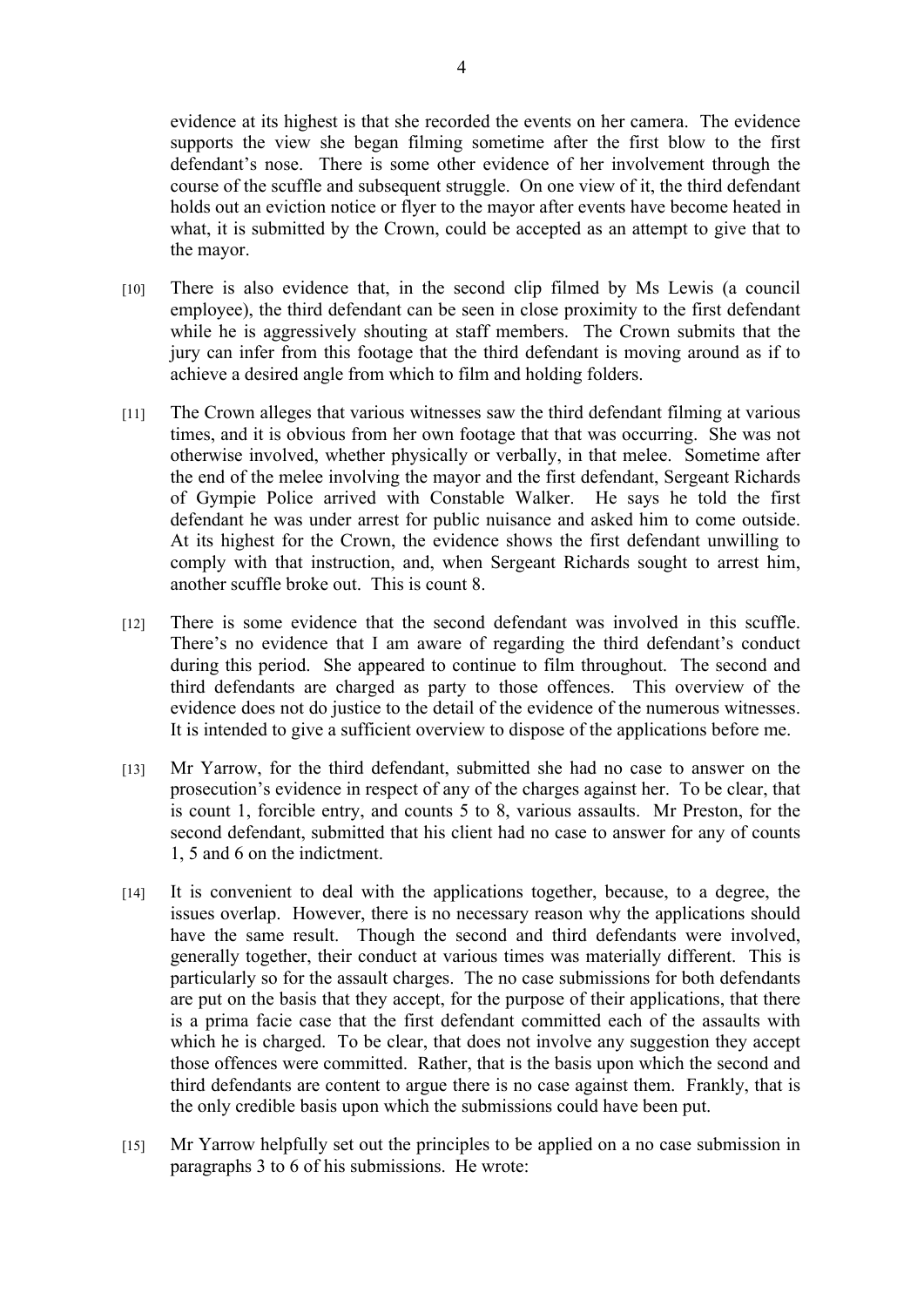- 3. It is uncontroversial that the test for determination of a no case submission is "whether on the evidence as it stands [the accused] could lawfully be convicted" (*May v O'Sullivan* (1955) 92 CLR 654 at 658 per Dixon CJ, Webb, Fullagar, Kitto and Taylor JJ).
- 4. The test was described by a unanimous High Court in *Doney v R* (1990) 171 CLR 207 as follows:

[I]f there is evidence (even if tenuous or inherently weak or vague) which can be taken into account by the jury in its deliberations and that evidence is capable of supporting a verdict of guilty, the matter must be left to the jury for its decision. Or, to put the matter in more usual terms, a verdict of not guilty may be directed only if there is a defect in the evidence such that, taken at its highest, it will not sustain a verdict of guilty (*Doney v R* (1990) 171 CLR 207 at 214-215 per Deane, Dawson, Toohey, Gaudron and McHugh JJ).

- 5. It is not the function of a trial judge to choose between inferences which are reasonably open to the jury (*R v Stewart; ex parte Attorney-General* [1989] 1 QdR 590 at 592 per McPherson J (with whom Andrews CJ and Demack J agreed at 590)). "Where the Crown case rests either wholly or partly on circumstantial evidence, a no case submission is to be decided on the basis of such inferences that are reasonably open in support of the Crown case" (*R v Goldsworthy, Goldsworthy & Hill* [2016] QSC 220 at [10] per Burns J). A no case submission proceeds on the basis that "the jury will draw such of the inferences which are reasonably open, as are most favourable to the prosecution" (*Questions of Law Reserved on Acquittal* (1993) 61 SASR 1 at 5 per King CJ (with whom Bollen J agreed at 10)).
- 6. These submissions are also cognisant of the recent decision of the High Court of Australia in *The Director of Public Prosecutions Reference No. 1* [2019] HCA 9 where the Court decided *per curiam* that:

The direction commonly referred to as the 'Prasad direction' is contrary to law and should not be administered to a jury determining a criminal trial between the Crown and an accused person.

- [16] I also refer to *R v Goldsworthy* [2016] QSC 220 where Burns J said (footnotes omitted):
	- [5] When a no case submission is made, the question of law to be decided is "whether on the evidence as it stands [the accused] could lawfully be convicted". If the answer to that question is in the affirmative, the case must be left with the jury. If not, it is the duty of the trial judge to direct a verdict of acquittal.
	- [6] The approach that must be taken to the determination of that question was authoritatively laid down by the High Court in *Doney v The Queen*, as follows:

"[I]f there is evidence (even if tenuous or inherently weak or vague) which can be taken into account by the jury in its deliberations and that evidence is capable of supporting a verdict of guilty, the matter must be left to the jury for its decision. Or, to put the matter in more usual terms, a verdict of not guilty may be directed only if there is a defect in the evidence such that, taken at its highest, it will not sustain a verdict of guilty."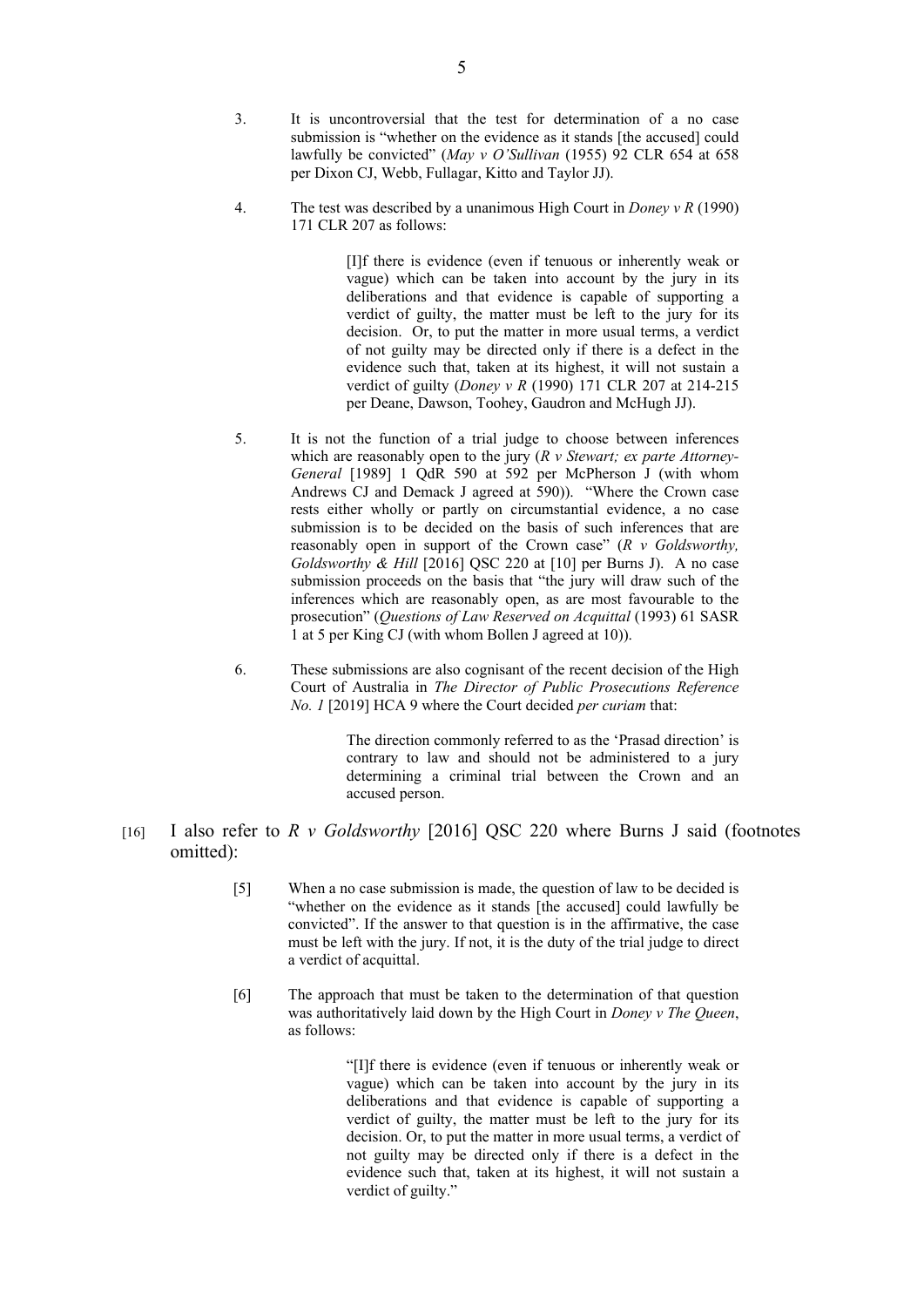- [7] It follows that a trial judge who is called on to rule on a no case submission must take the Crown case at its highest. Furthermore, questions of credibility, reliability or the weight to be accorded particular evidence are all matters within the exclusive province of the jury. So, too, are inconsistencies in the evidence; they are for the jury to resolve. Nor is it for a trial judge to consider whether a verdict of guilty returned by the jury on the evidence comprising the Crown case might later be determined by the Court of Appeal to be unsafe or unsatisfactory. That is not the test.
- [8] The jury is the arbiter of the facts. As the Court remarked in *Doney*, it is fundamental to the determination of the facts that "the jury be allowed to determine, by inference from its collective experience of ordinary affairs, whether and, in the case of conflict, what evidence is truthful". As to questions concerning the reliability of particular evidence, the Court accepted as correct the following proposition taken from *R v Galbraith*: "Where however the prosecution evidence is such that its strength or weakness depends on the view to be taken of the witness's reliability, or other matters which are generally speaking within the province of the jury and where on one possible view of the facts there is evidence upon which a jury could properly come to the conclusion that the defendant is guilty, then the judge should allow the matter to be tried by the jury."
- [9] Of course that is not to say that a trial judge should not consider whether evidence that has a "tenuous character" or an "inherent weakness or vagueness" should be the subject of a warning to the jury but, even if such a warning is given, that evidence will still be available for use by the jury subject to that warning. It is then a matter for the jury to decide what weight should be given to that evidence.
- [10] Where the Crown case rests either wholly or partly on circumstantial evidence, a no case submission is to be decided on the basis of such inferences that are reasonably open in support of the Crown case. It is not the function of a trial judge to choose between inferences which are reasonably open to the jury. Just as the determination of the facts is a matter for the jury, so too is the drawing of inferences based on those facts. The judge must therefore proceed on the basis that "the jury will draw such of the inferences which are reasonably open, as are most favourable to the prosecution". That however does not mean that reasonable hypotheses consistent with innocence arising on the Crown case can in every instance be ignored. To the contrary, the task of the trial judge is to determine whether the evidence is capable in law of supporting a verdict of guilty. Thus, if the evidence in the Crown case is incapable of excluding all reasonable hypotheses consistent with innocence, the evidence will not be capable in law of proving the charge and there will be no case to answer in relation to it. That is just another way of saying that it is only if the evidence is such that an inference of guilt is incapable of being drawn beyond reasonable doubt that it might be concluded there is "in law no material on which a verdict of guilty might be found", however that point is not reached merely by the existence of a "possible inference consistent with innocence". It follows that the question whether the Crown has excluded every reasonable hypothesis consistent with innocence is a question for the jury; whether the evidence as a whole, and taken at its highest, is capable of doing so is one for the judge.
- [11] For completeness it should be said that what is required of the Crown in discharging the onus of proof of guilt is not that every possibility of innocence be excluded by the evidence but only that every reasonable possibility be excluded. As such: "The existence of an admitted possibility but one that is assessed by experts in the field as being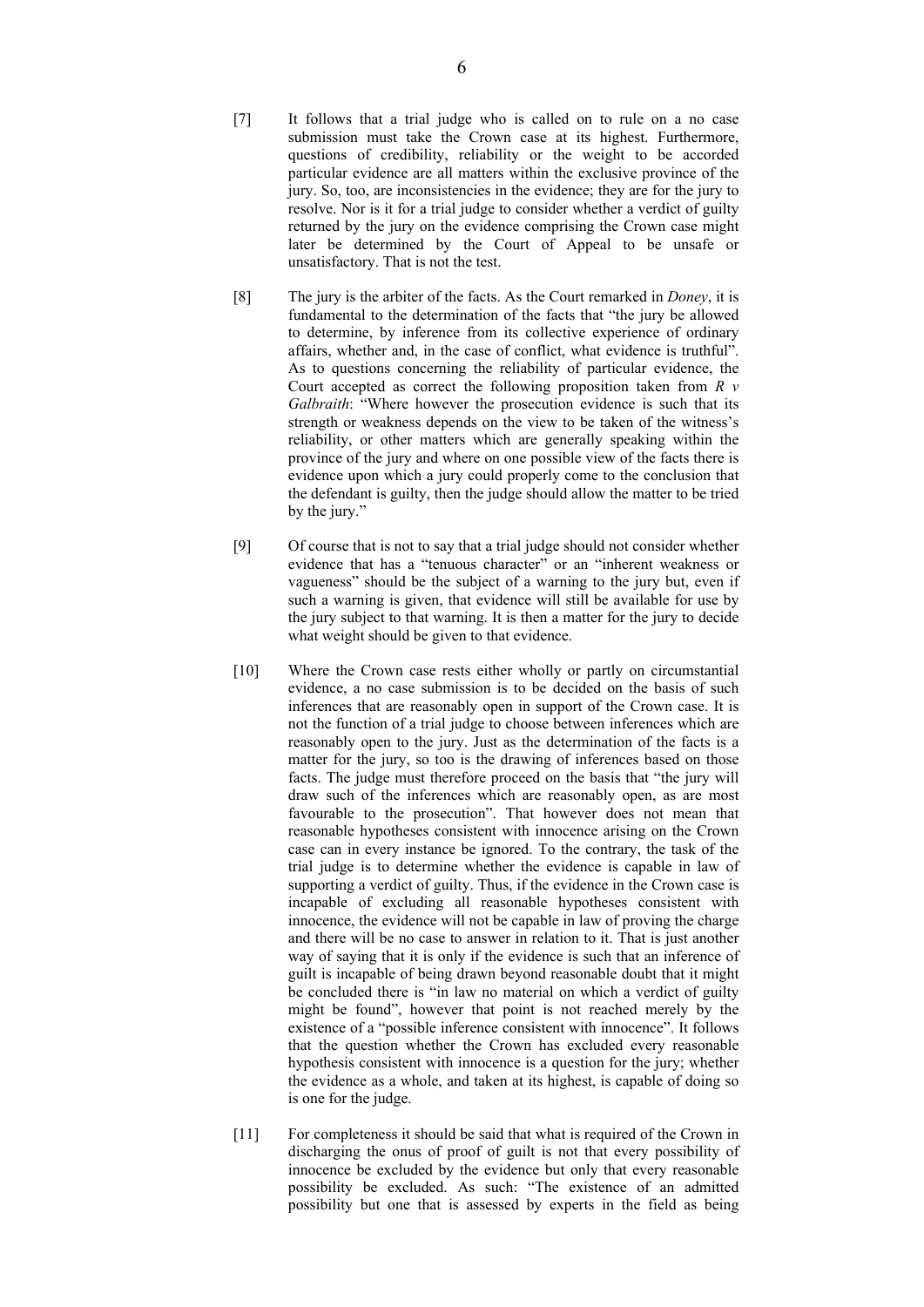'extremely unlikely', or 'very remote', or the result of a 'very rare coincidence' is not sufficient to introduce a reasonable doubt precluding the jury from being satisfied to the requisite standard of proof of guilt."

[17] These principles were not in dispute.

## **Forcible entry alleged against the second and third defendants**

- [18] It is convenient to deal first with count 1 on the indictment, which relates to the manner of the alleged entry by the defendants into the Gympie Regional Council offices.
- [19] Section 70 of the Code provides:

#### **70 Forcible entry**

(1) Any person who, in a manner likely to cause, or cause reasonable fear of, unlawful violence to a person or to property, enters on land which is in the actual and peaceable possession of another commits a misdemeanour.

Maximum penalty—2 years imprisonment.

- (2) It is immaterial whether the person is entitled to enter on the land or not.
- [20] Count 1 alleges specifically that on 31 May 2016 the defendants each entered on land, which was in the actual and peaceable possession of Bernard Smith, in a manner likely to cause fear of violence to Michael Curran.
- [21] Count 1 is particularised by the Crown further as follows: the three defendants entered the customer call centre area of the Gympie Region Council in a manner likely to cause reasonable fear of violence. I emphasise the identification of the area said to have been entered in the relevant manner was the customer call centre.
- [22] It is also particularised that their entrance to that area was likely to cause reasonable fear of violence to Mr Curran. This was said to arise because the first defendant had begun to behave aggressively, had told staff to leave, and had expressly or impliedly threatened that harm would come to staff if they did not leave, and the second and third defendants were part of the same group.
- [23] For this offence, the prosecution has to establish beyond reasonable doubt that the customer call centre area of the Gympie Regional Council office was in the actual and peaceable possession of Mr Smith, that the defendants entered this area, and that each of them entered the area in a manner likely to cause reasonable fear of unlawful violence to Mr Curran. The second and third elements require some discussion. As for the second element, one might think that entry, where used in s 70 of the Code, refers to the act of physically entering and no more. That is, going onto the relevant land or, in this case, into the relevant room.
- [24] However, there is authority to suggest a broader meaning. In *Prideaux v Director of Public Prosecutions (Vic)* (1987) 163 CLR 483, the High Court was dealing with a similar but not identical provision in Victoria, which was modelled on section 70 of the Code. There, the Victorian Full Court had construed "enter" as having the prosaic ordinary meaning I just identified. The High Court disagreed with their Honours' construction. The central conclusion of the High Court was that "enter",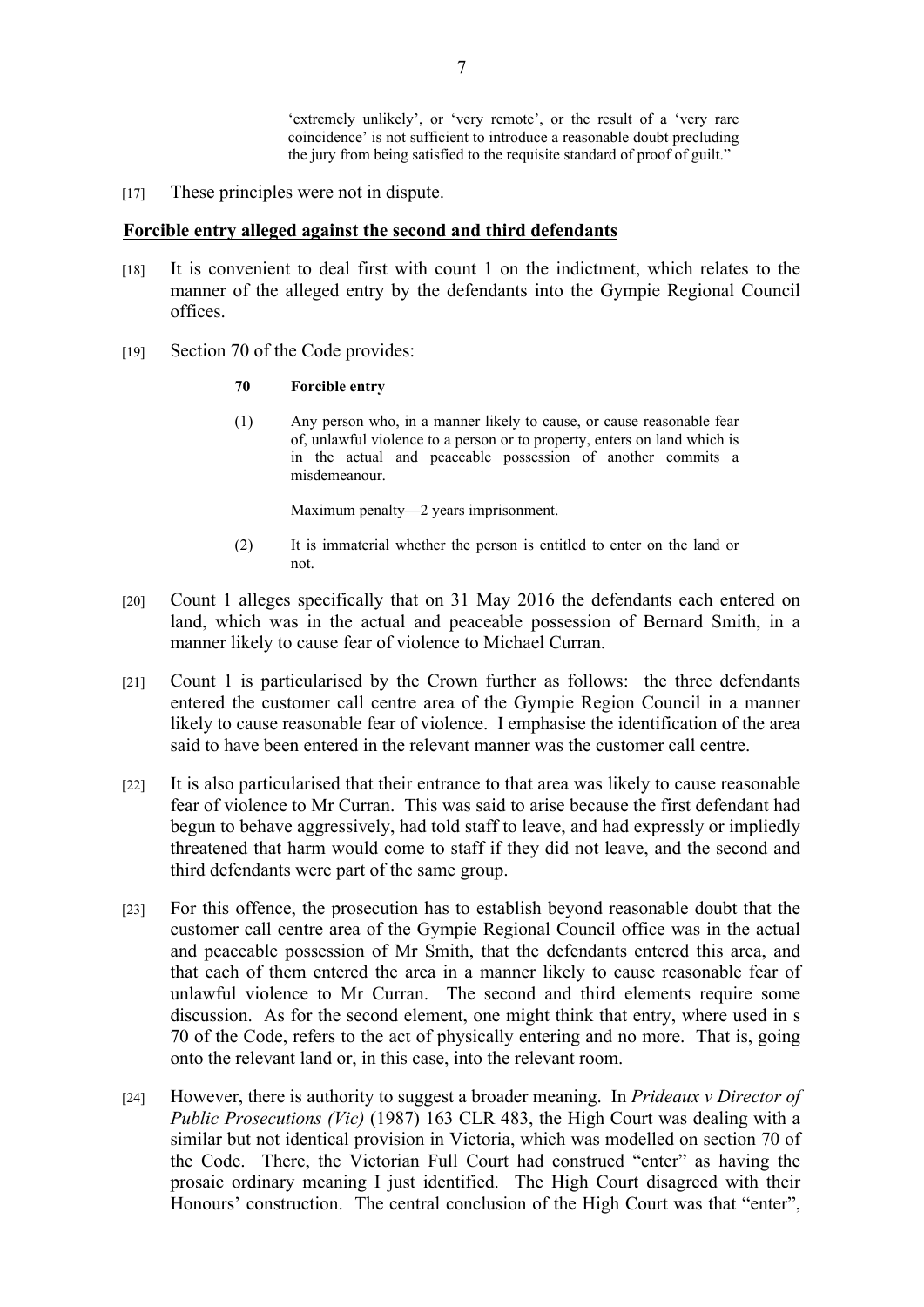where used in the Victorian statute, had the meaning of entering for the purpose of taking possession. That construction was said to arise from an historical analysis of the object of statues which were identified by the High Court as predecessors (in some case, ancient ancestors, including the original statute enacted in 1381) of the Queensland and Victorian provisions. The key passage in the judgment is as follows (at page 486):

The meaning of "entry" in the statute of 1381 and in its statutory successors is well established. The "entry" of which they speak is an entry by which the offender takes possession of the premises or which the offender makes with the intention of taking possession: see *Blackstone's Commentaries*, Bk IV, ch 11, pp 147-148; Hawkins, *Pleas of the Crown* (8th ed, 1824), Bk I, ch 28, ss 20 and 21, p 500 and Child (1846) 2 Cox CC 102. The meaning of "entry" in the statute accords with its primary legal meaning. The *Oxford English Dictionary* (Murray, 1897) defines the legal meaning of "enter" thus: "To make entry (into lands) as a formal assertion of ownership; to take possession", and defines "to enter on" in corresponding terms. The *Macquarie Dictionary* contains a similar definition for "entry": "the act of taking possession of lands or tenements by entering or setting foot on them". Legal dictionaries agree that the primary legal meaning of "entry" is not a mere going or coming onto land. Thus Jowitt's *Dictionary of English Law* (2nd ed, 1977), defines "entry" to mean "the act of going on land, or doing something equivalent, with the intention of asserting a right in the land". An earlier legal dictionary Tomlins' *Law Dictionary* (4th ed, 1835), and an American legal dictionary, Bouvier's *Law Dictionary* (8th ed, 1914) accord. The statutes of forcible entry protect the peacefulness of actual possession of land (*Lows v Telford* (1876) 1 App Cas 414 and *Hemmings v Stoke Poges Golf Club* [1920] 1 KB 720, esp at 752) and that is an object as appropriate to a modern civilised society as it was to the society of fourteenth century England.

In *Iron Mountain and Helena Railroad v Johnson* (1887) 119 US 608 Miller J, who delivered the opinion of the Supreme Court, said (at 611):

"The general purpose of these statutes is, that, not regarding the actual condition of the title to the property, where any person is in the peaceable and quiet possession of it, he shall not be turned out by the strong hand, by force, by violence, or by terror."

### [25] After citing further authorities supporting the meaning of entry identified by the High Court, their Honours said (at pages 487-488):

Moreover, the statutes of forcible entry prohibit only such entries as are forcible (*Hemmings v Stoke Poges Golf Club* at 749-750), that is, such as use or show force calculated to prevent resistance: *Smyth* (1832) 5 C & P 201; 172 ER 939. The statutes do not prohibit peaceful entries which are effected for the purpose of assuming or resuming possession. Both the purpose of the entry and the means of effecting entry are material in determining whether the conduct of an entrant is prohibited by the statutes of forcible entry.

In construing s 207, the Court of Criminal Appeal dismissed the authorities which construed the statutes of forcible entry. The old reasoning, it was said, "pays no regard to the plain meaning of 'entry' in the setting of the modern language of the statute". Their Honours took that "plain meaning" to be "the act of going on land". But if so broad an interpretation be given to s 207, the offence it creates would be committed whenever a person goes onto any land in a manner likely to cause a reasonable apprehension of a breach of the peace, whether or not any other person's right to possession of the land is challenged and whether or not the breach of the peace which is apprehended consists in the use of force. A person who carries a contentious placard into a public place might be caught by the section though the manner of actual entry onto the public place was not accompanied by any force, and though the entry was not intended to challenge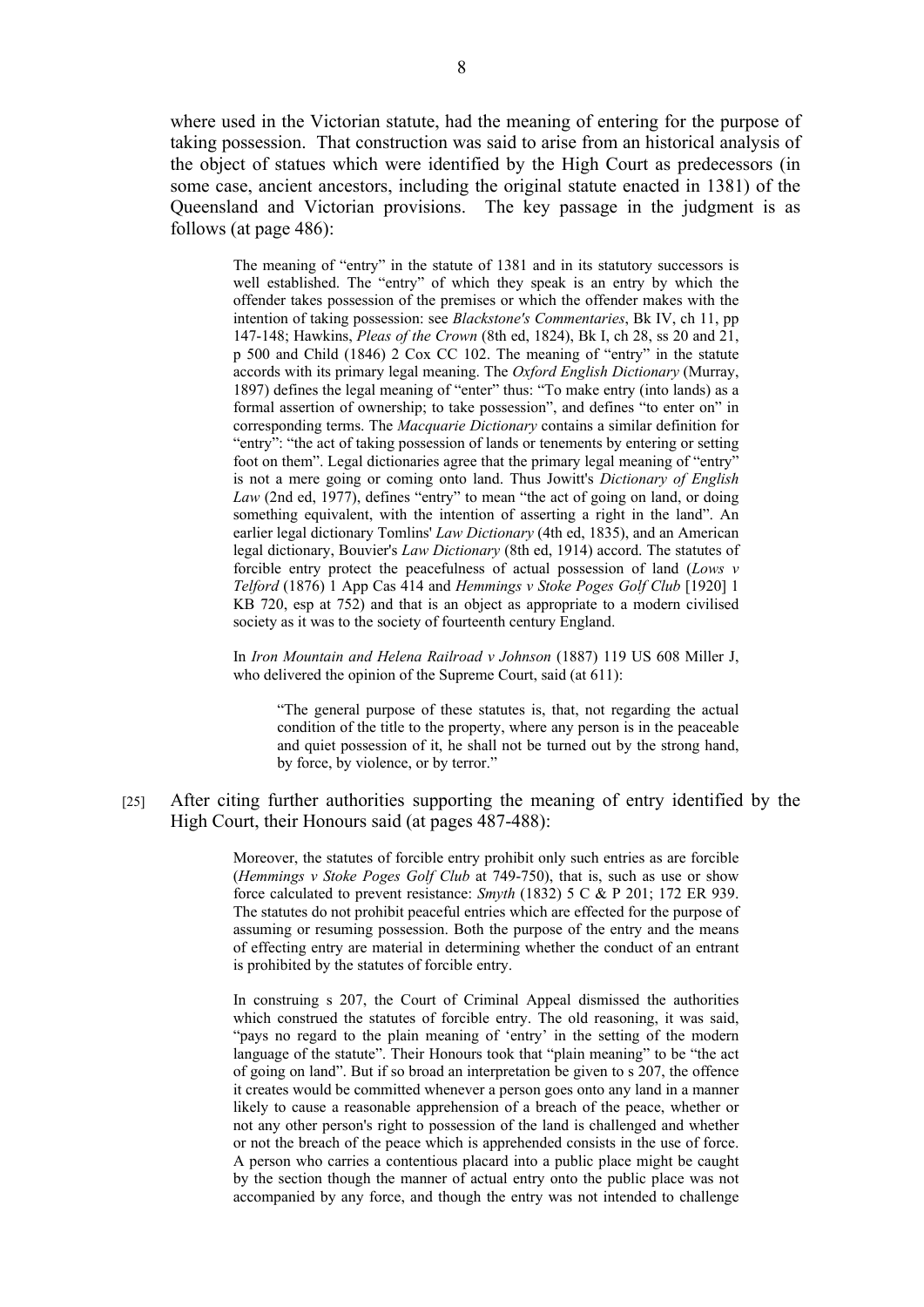the right of other members of the public to be in the public place and did not impair in any way their right to be there.

There is no reason for departing from the established construction of the statutes of forcible entry when it is clear that s 207 is the statutory successor of the statute of 1381 and contains no language which casts doubt on the applicability of the established construction.

- [26] The second and third defendants invite the court to construe the word "enter" in section 70 of the Code in the manner identified in *Prideaux*. There is no authority in Queensland to that effect, though Mr O'Regan QC supports that view.<sup>1</sup> Macpherson SPJ also cited the case without providing commentary in *Shaw v Coco*  [1994] 1 Od R 469 at 482.
- [27] This raises the question of how one should consider contested questions of law on a no case submission. The analogy with the approach to questions of law in a summary judgment application was raised. However, in my view, on a no case submission, I ought to consider the legal question on the basis that I would sum up to the jury. That seems correct, because the ultimate question is whether it would be reasonably open to the jury to convict, and that involves both the directions on law the jury would have before it and the findings of fact the jury might make, given those directions.
- [28] Mr Reid, for the Crown, submitted that the ordinary meaning approach of the Victorian Full Court is preferable and more consistent with modern approaches to statutory construction. I disagree. In my view, the approach in *Prideaux* applies to the expression "enters on land" in section 70 of the Code. This is because the reasoning of the High Court in that case seems to apply to section 70, and the distinctions with the Victorian statute are not apt to impugn applicability of that reasoning. In that latter respect, I agree with Mr O'Regan's analysis in his article that by far the better view is that the High Court's approach would be applied to the construction of section 70.<sup>2</sup> That is the way I intend to sum up the case to the jury. I will direct the jury that the expression "enters on land" in section 70 means entry on land with the intention of taking possession from the person in peaceable occupation. I will consider this no case submission on that basis.
- [29] As to the third element, in my view, the identification of the manner of entry for the purposes of considering whether it can be characterised as likely to cause reasonable fear of unlawful violence requires some consideration of the temporal and circumstantially related events, both prior to and following entry. Based on that approach, the third defendant's counsel submits that it would not be open to a jury reasonably to convict the third defendant of that offence because first, her entry into the customer call centre area was the result of being invited to enter. And secondly, although the first defendant's conduct in the reception desk area might be thought by the jury to have informed the manner of the third defendant's entry into the reception area, that is not the matter that is the subject of the charge.

…

<sup>1</sup> O'Regan R. S., 'Forcible entry, legal history and the Griffith code' (1982) 15(2) *University of Queensland Law Journal* 239.

<sup>2</sup> O'Regan at 240-242.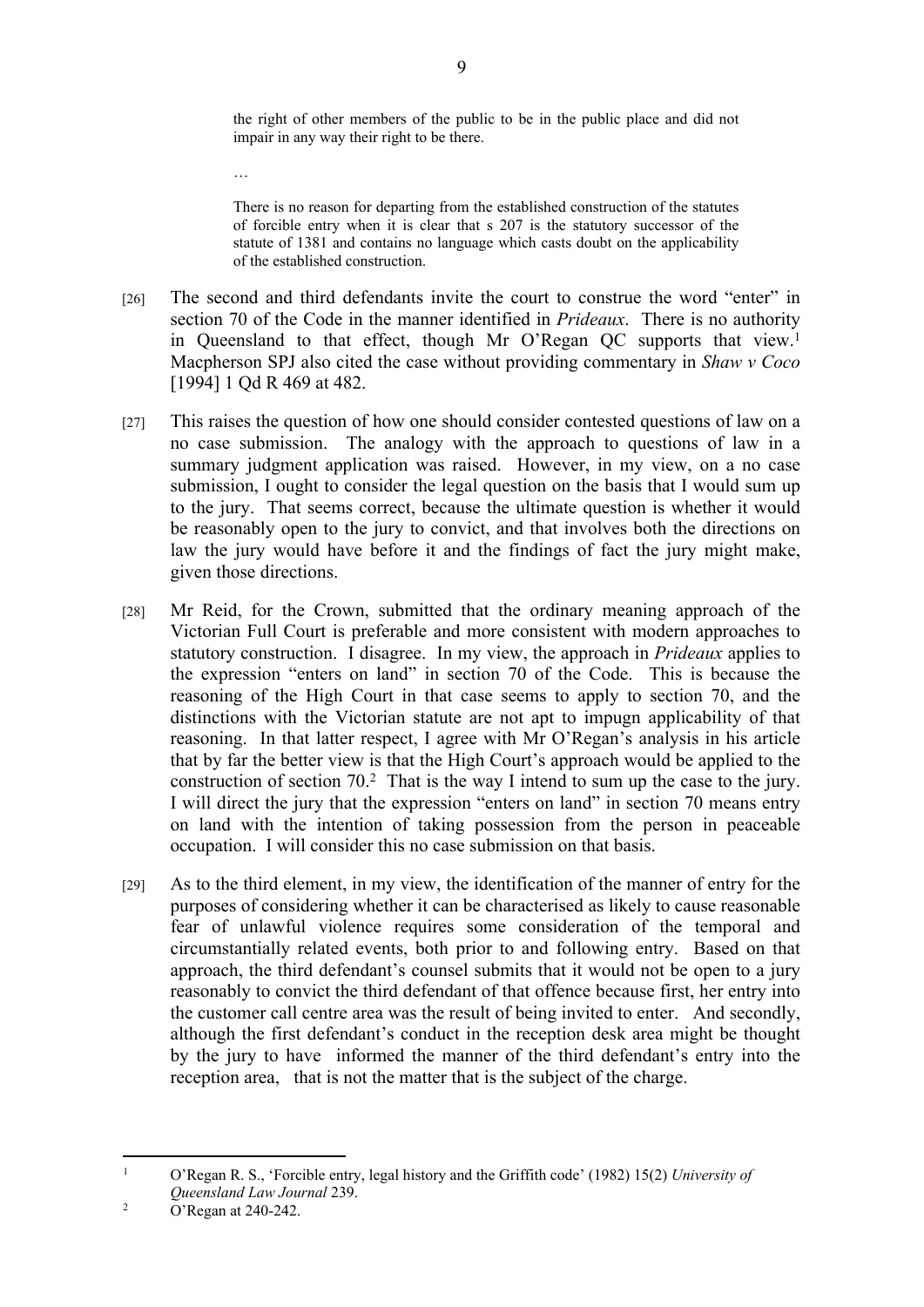- [30] The subject of the charge is the entry into the customer call centre area. Mr Yarrow submitted that not only was the third defendant invited into that area, but that once she was there, the evidence is all one way that she took no part in what was going on, and was quite peaceable in her conduct.
- [31] As to the second defendant, he was not specifically invited in, but he went in with the second defendant. Ms Kennedy said she noticed the second defendant's entry, and did not ask him not to enter. Again, the evidence seems to be all one way that the second defendant was quite peaceable, until the confrontation between the first defendant and the council officers became more intense.
- [32] In those circumstances, focusing on the manner of their entry to the customer call centre, one might think that it would not be open to a jury to conclude that the second and third defendant entered in a way that was likely to cause reasonable fear of unlawful violence to Mr Curran. This is simply because they did not force their way into the customer call centre area or use threats of force, and once there, did not do anything that seemed to cause anybody any alarm.
- [33] The prosecutor rightly pointed to their association with the first defendant's conduct in the reception desk area, and he submitted that it would be open to a jury, properly directed, to conclude that this conduct in that area could be used to determine the character of the second and third defendant's entry into the customer call centre area. I am unable to persuade myself that a jury, properly directed, properly could reach that conclusion. That is because of the specific facts of this case, and the specific circumstances of the indictment.
- [34] The indictment is concerned with entry to the customer call centre. Once the first defendant had extended his conduct into the customer call centre, the second and third defendant made no effort to enter, until invited to do so. The fact of invitation is not itself, a complete legal answer to this. However, it is an important factual matter in this case. The fact that they stayed in the reception area seemed to me to make it impossible for a jury reasonably to attribute to them the manner of the first defendant's entry into the reception desk area, and then into the customer call centre area.
- [35] The result might have been different if, on being invited in, either the second or third defendant started yelling slogans or encouraging the first defendant to greater forcefulness. But the evidence all seems to be one way: that for the whole period which rationally could inform the manner of their entry into the customer call centre, they did not do anything at all.
- [36] In those circumstances, I do not think it is open to a jury, properly instructed, to convict the second or third defendants, under section 70, of the offence as charged and particularised on the indictment. I will direct that the jury enter a verdict of not guilty in respect of that charge against those two defendants.

# **Assaults alleged against the second defendant**

- [37] I do not intend to discuss this at great length. Mr Preston for the second defendant quite properly only put this submission in respect of counts 6 and 7.
- [38] It seems to me that it requires far too a subtle sifting of the evidence and the inferences properly to conclude that a jury could not, properly instructed, reach the